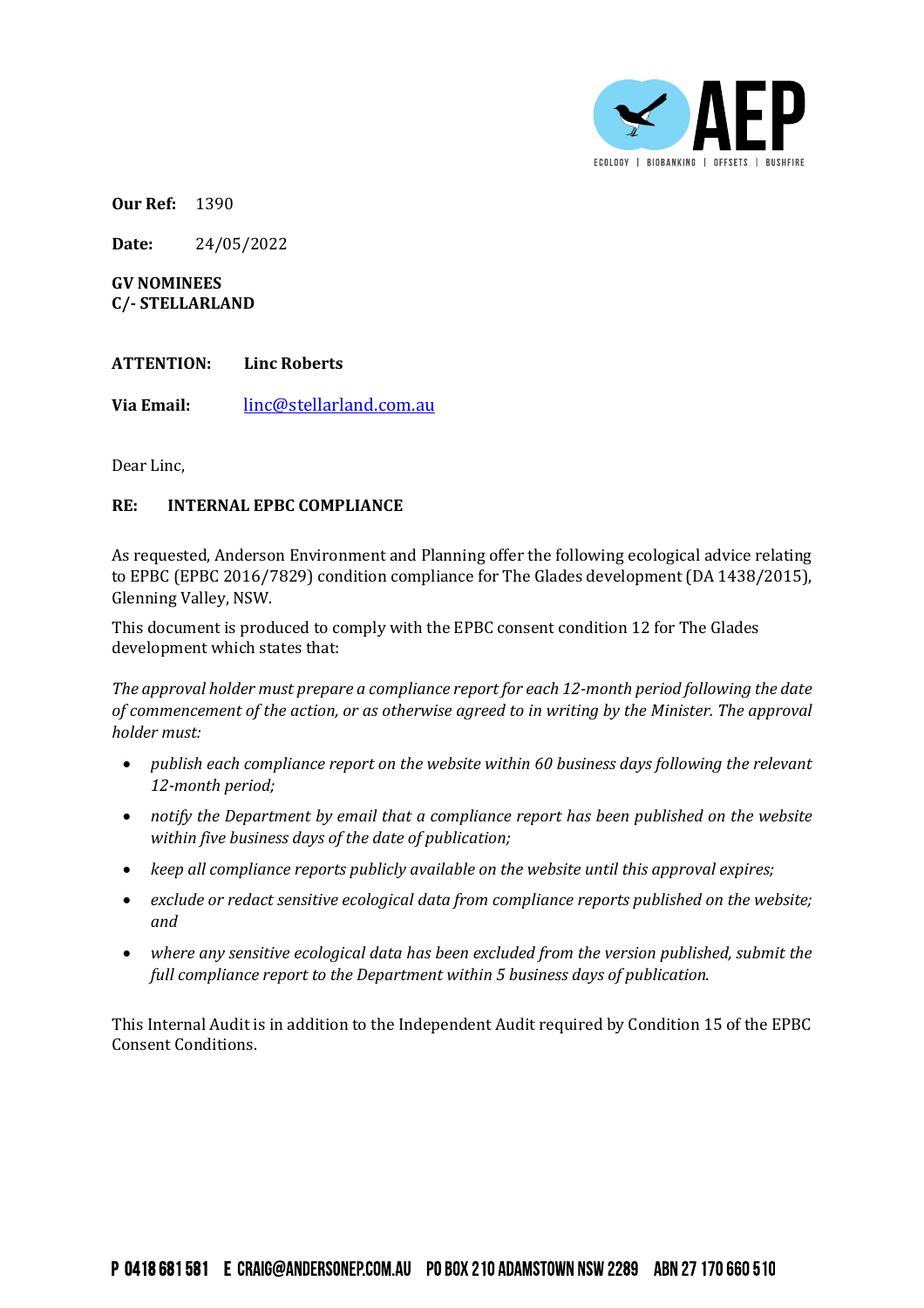

## **Part A Conditions**

*1. The person taking the action must implement conditions 1.4 to 1.8, the development of a Wildlife Management Strategy, of Schedule 1 of the BioBanking Statement issued under the Threatened Species Conservation Act 1995 (NSW) to mitigate the impacts of the action on Blackbutt Open Forest that provides habitat for protected matters.*

**AEP Comment:** This condition has been met with the implementation of a WMS over Stages 1, 2, 3, 4 and 5 clearing works.

*2. The person taking the action must implement condition 1.13, the development of a Vegetation and Fauna Management Plan, of Schedule 1 of the BioBanking Statement issued under the Threatened Species Conservation Act 1995 (NSW), to manage the impacts of the proposed action on retained vegetation that provides habitat for protected matters.*

**AEP Comment:** This condition has been met with the implementation of two VFMPs within the site. The VFMPs cover the White-bellied Sea-eagle impacts arising from Stage 1 land and the E2 and buffer lands associated with the entirety of the site. Additionally, an updated VFMP has been produced as part of the conditions for Stage 2 and 3 of the development.

*3. The person taking the action must implement all obligations specified in Schedule 2 of the BioBanking Statement issued under the Threatened Species Conservation Act 1995 (NSW) to offset the impacts of the action on Blackbutt Open Forest. If the ecosystem credits required under the obligations specified in Schedule 2 of the Biobanking Statement are retired under the Biodiversity Conservation Act 2016 (NSW), the person taking the action must satisfy the ecosystem credit requirement specified in Part 2 of the Statement of assessment of reasonable equivalence of biodiversity credits issued under the Biodiversity Conservation (Savings and Transitional) Regulation 2017 (NSW).*

*4. The offset measures required under condition 3 must be provided by retiring credits which are like for like for the protected matters.*

**AEP Comment:** Appropriate credits were bought and retired to meet all credit obligations associated with clearing of native vegetation within The Glades development.

*5. The person taking the action must notify the Department in writing of any proposed change to Schedule 2 of the BioBanking Statement within 10 business days of formally proposing a change or being made aware of a proposed change. The person taking the action must also notify the Department in writing of any change to Schedule 2 of the BioBanking Statement within 10 business days of a change being finalised.*

**AEP Comment:** No changes were made to Schedule 2 of the BioBanking Statement.

*6. To protect potential foraging habitat for protected matters the approval holder must not clear or modify more than 22.24 hectares of Blackbutt Open Forest in the area within the "Project Area Boundary" shown in Map 1. The person taking the action must not clear any areas outside the "Project Area Boundary" shown in Map 1.*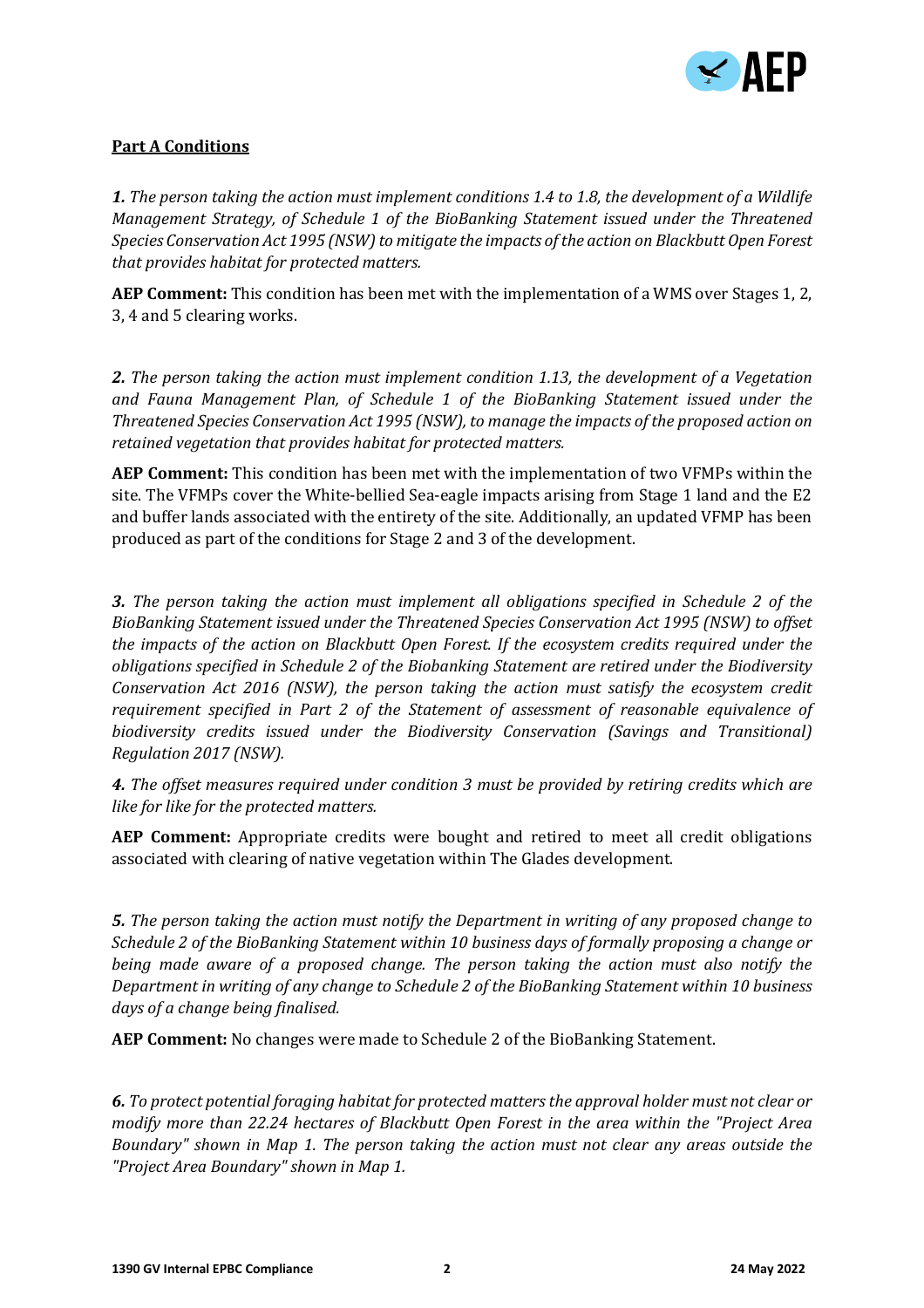

**AEP Comment:** No clearing occurred outside of the Project Area Boundary as shown in Map 1 as part of the Glades development clearing works. An area was cleared through the Blackbutt Open Forest adjacent to Blade Close to facilitate the construction of the trunk sewer main as part of Central Coast Council's Development Service Plan (DSP) for Glenning Valley in 2019/2020. This asset is owned and maintained by Central Coast Council.

Clearing for Stage 2 and 3 occurred in 2021 however no clearing as part of Stage 2 and 3 of The Glades occurred outside of the Project Area Boundary.

## **Part B Conditions**

*7. The approval holder must notify the Department in writing of the date of commencement of the action within 10 business days after the date of commencement of the action.*

**AEP Comment:** The department was notified on the 6th of February 2019 that the action would commence on 11th of February 2019. Further notification was sent on 11th March 2019, reconfirming that action had commenced on 11th February 2019.

*8. If the commencement of the action does not occur within 5 years from the date of this approval, then the approval holder must not commence the action without the prior written agreement of the Minister.*

**AEP Comment:** N/A as the action commenced before 5 year from the date of approval.

*9. The approval holder must maintain accurate and complete compliance records.*

**AEP Comment:** Compliance records have been sent to and are held by ADWJohnson and GV Nominees. Condition met.

*10. If the Department makes a request in writing, the approval holder must provide electronic copies of compliance records to the Department within the timeframe specified in the request.*

**AEP Comment:** No such request has been made as far as AEP are aware but should a request be made compliance with this request could be met.

*11. The approval holder must:*

- *a. submit the Vegetation and Fauna Management Plan and Wildlife Management Strategy electronically to the Department within two months of its approval;*
- *b. publish the Vegetation and Fauna Management Plan and Wildlife Management Strategy on the website within two months of the date the plan is approved;*
- *c. keep plans published on the website until the end date of this approval.*

**AEP Comment:** The VFMP was sent to the Department and the VFMP and WMS have been published (and remains published) on The Glades website in accordance with this condition. An updated VFMP has been produced and is located on The Glades website. This updated VFMP was created to fulfill the conditions of Stage 2 and 3 of the development.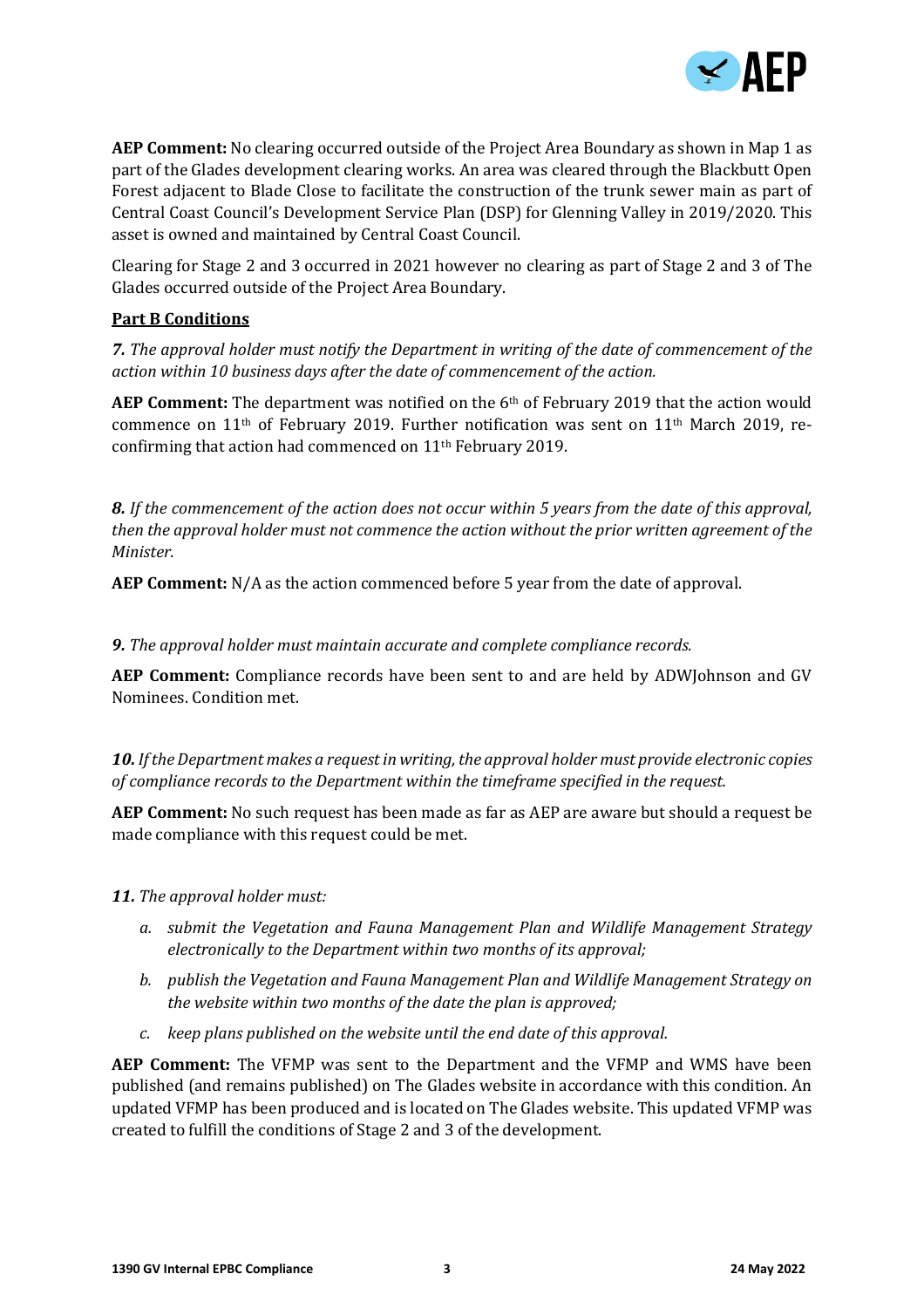

*12. The approval holder must prepare a compliance report for each 12 month period following the date of commencement of the action, or as otherwise agreed to in writing by the Minister. The approval holder must:*

- *a. publish each compliance report on the website within 60 business days following the relevant 12 month period;*
- *b. notify the Department by email that a compliance report has been published on the website within five business days of the date of publication;*
- *c. keep all compliance reports publicly available on the website until this approval expires;*
- *d. exclude or redact sensitive ecological data from compliance reports published on the website; and*
- *e. where any sensitive ecological data has been excluded from the version published, submit the full compliance report to the Department within 5 business days of publication.*

**AEP Comment:** This document has been produced to meet this condition for the 2021/2022 compliance period and will be published on The Glades website as required by the condition.

*13. The approval holder must notify the Department in writing of any: incident; non-compliance with the conditions; or non-compliance with the commitments made in plans. The notification must be given as soon as practicable, and no later than two business days after becoming aware of the incident or non-compliance. The notification must specify:*

- *a. the condition which is or may be in breach; and*
- *b. a short description of the incident and/or non-compliance.*

*14. The approval holder must provide to the Department the details of any incident or noncompliance with the conditions or commitments made in plans as soon as practicable and no later than 10 business days after becoming aware of the incident or non-compliance, specifying:*

- *a. any corrective action or investigation which the approval holder has already taken or intends to take in the immediate future;*
- *b. the potential impacts of the incident or non-compliance; and*
- *c. the method and timing of any remedial action that will be undertaken by the approval holder.*

**AEP Comment:** AEP is unaware of any non-compliance issues relating to the conditions over the 2021/2022 compliance period and as such these conditions are not applicable at this time.

*15. The approval holder must ensure that independent audits of compliance with the conditions are conducted for the 12 month period from 30 November 2018 and for every subsequent 12 month period, or as otherwise requested in writing by the Minister.*

**AEP Comment:** The Independent report covering 30 November 2018 to 30 November 2019 is completed and placed upon The Glades website. The Independent audit process for 1 December 2019 to 30 November 2020 is completed and placed upon The Glades website. The 1 December 2020 to 30 November 2021 is underway and will be placed on The Glades website once completed and approved by the Department.